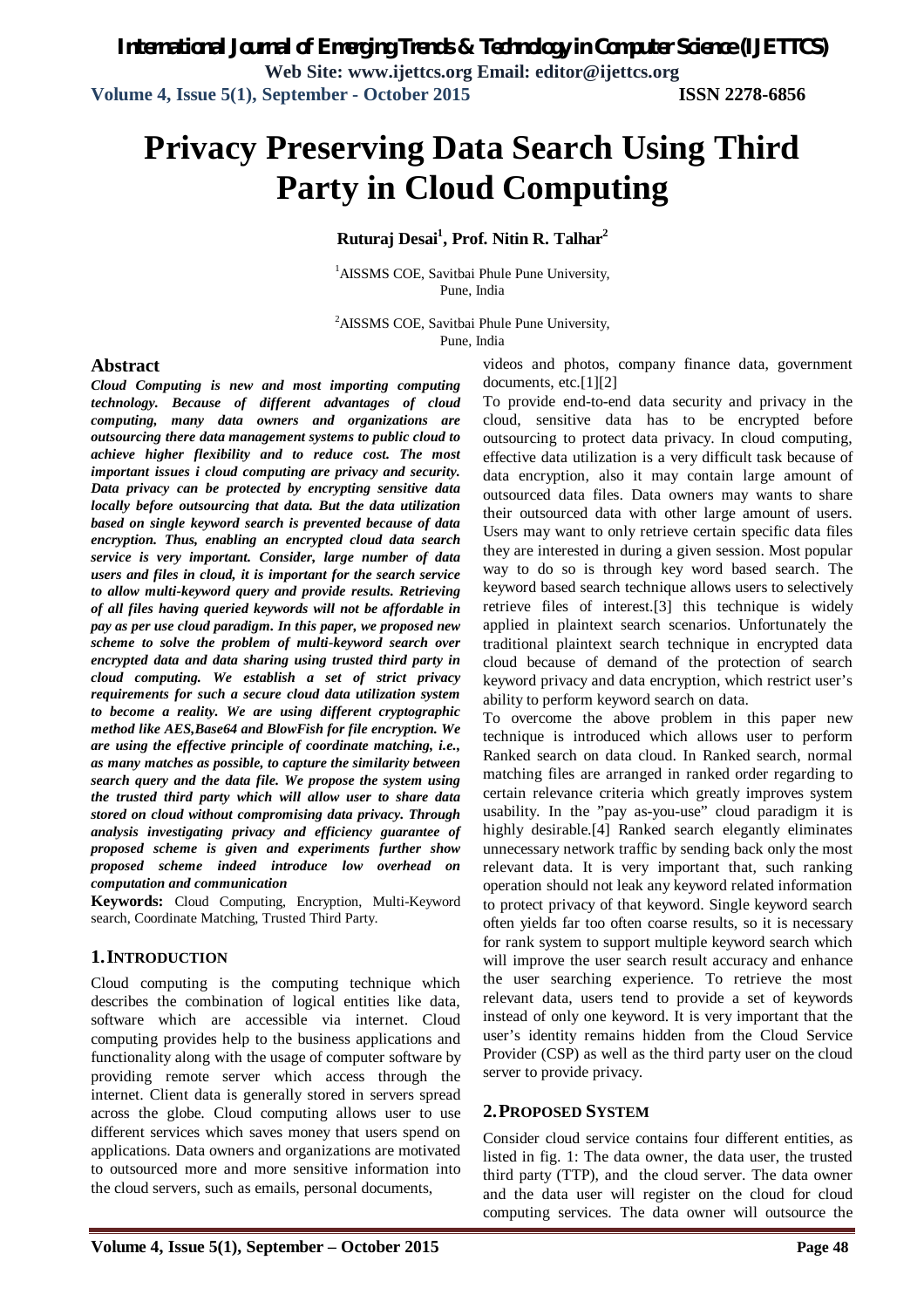## *International Journal of Emerging Trends & Technology in Computer Science (IJETTCS)* **Web Site: www.ijettcs.org Email: editor@ijettcs.org**

#### **Volume 4, Issue 5(1), September - October 2015 ISSN 2278-6856**

collection of data files F which to cloud server. To provide data security, data files F must be outsourced in the encrypted form C. Before outsourcing data files to the cloud, encrypted searchable index I is generated from the file F, which will allow to improve the searching capability

over C for effective data utilization. After this, encrypted data files collection C is outsourced to the cloud serve and the encrypted index I is outsourced to the trusted third party. The authorized data user can perform search on the file collection using K keywords. Data user will perform search using K keywords. Upon receiving K in encrypted form from data user, cloud server will authenticate the user and will send those keywords to the trusted third party. Trusted third party will search all available indexes I using "string matching" and send appropriate and most relevant results to the cloud server. To improve the searching accuracy trusted third party will rank those results. Cloud server will send those search results to the appropriate data user. The communication cost can be reduced by sending appropriate results to the data user. The access control mechanism is applied to manage to decryption capabilities given to user.

#### **2.1 Notations**

- F The file collection, denoted as a set of m files
- $F = (f_1, f_2, f_3, ..., f_m).$
- C- The encrypted file collection stored in the cloud server, denoted as  $C = (C_1, C_2, C_3, \dots, C_m)$ .
- I- The searchable index associated with C, denoted as  $I_1$ ,  $I_2$ ,  $I_3$ , ...,  $I_m$  where each sub-index  $I_i$  is built for  $F_i$ .
- Q is the search , and k representing the keywords in a search request, denoted as  $k = (k_1, k_2, k_3, ..., k_i)$ .
- $\bullet$  F<sub>O</sub> The id list of all files according to their relevance to Q.

#### **2.2 Algorithms**

Traditional Symmetric key cryptography i.e. AES, is used by clients for data encryption and decryption. Following are few other algorithms which are used:

**1) KeyGen:** By considering all security parameters this algorithm will generate two symmetric keys. First symmetric key **SK1** is user specific key, each user has different symmetric key. and second symmetric key **SK2** is file specific key. Public key **PK** is also used by user.

**2) IndexGen(f, SK1, SK2, PK):** This algorithm will generate searchable index from file f and will encrypt that index using **PK**. This encrypted index is outsourced to the trusted third party. After index generation, files are encrypted using combination of **SK1, SK2, PK** and outsourced to the cloud.



**Figure 1** Architecture of Data Search Over Cloud

$$
I_i \begin{cases} I'_{DF} = \sum_{i=0}^{n} (RW_i)_{k_i} & if f = document file \\ I'_{MF} = \sum_{i=1}^{n} S_i + R_i + N_i + E_i & if f = media file \\ I'_{OF} = \sum_{i=1}^{n} S_i + N_i + E_i & if f = other file \end{cases} (1)
$$

Where,

 $I'_{DF}$ = index for document file,

*I'MF*= index for media file,

 $I'_{OF}$ = index for other file.

**3) KeyExchange** *(f, SK1, SK2)*:This algorithm will allow to exchange keys between Clients, Cloud and Trusted third party.

**Steps:**

1. If User Type=Data Owner

then, upload FileSpecific key *(SK2)*, Rule*(R)*, File ID into Trusted Third Party. And, upload UserSpecific key  $(SK_1)$ , into the cloud.

2. If User Type=Other User

then, download the FileSpecific key *(SK2)*, Rule*(R)* from the third party. And, download the UserSpecific key  $(SK_1)$ , form the cloud. (For specific File ID).

**4) SearchQuery***(Q)***:** This algorithm allows user to perform ranked search. User will send search query *(Q)* to the cloud which is encrypted using public key *(PK)*. Search query *(Q)* contains set of words which user wants to search. Cloud server will authenticate that request and will forward the *Q* to the trusted third party. Trusted third party will perform ranked search over the saved index using *Q* and returns the *FQ* the ranked id list of files similar to the *Q*.

$$
F_Q = Results(Q, k) = Q_{TP} \left( \sum_{i=1}^{n} I_i \times \sum_{s=1}^{m} k_s \right) \tag{2}
$$

#### **3.PERFORMANCE ANALYSIS**

We implemented the entire secure search scheme to evaluate the overall performance of our technique using JAVA on windows with Intel Core i5 processor 3.3GHz.